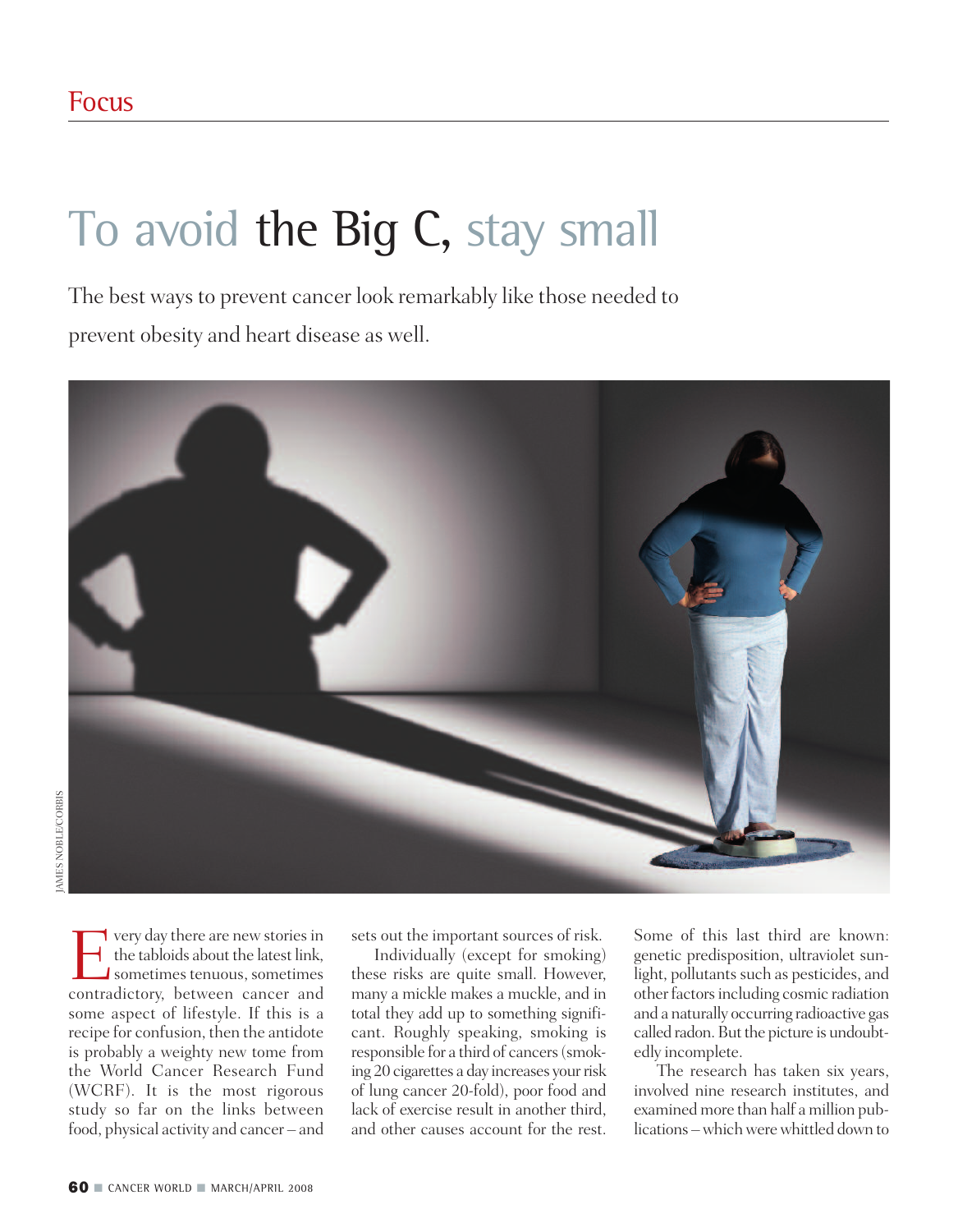7,000 relevant ones. From these, the new guidelines spring. Few come as news (see box), but the most surprising is the degree to which even being a bit overweight is a risk. One of the most important things a person can do to avoid cancer is to maintain a body mass index (BMI) of between 21 and 23. According to the WCRF's medical and scientific adviser, Martin Wiseman, each five BMI points above this range doubles the risk of post-menopausal breast cancer and colorectal cancer.

For those unfamiliar with BMI, it is calculated by dividing a person's weight in kilograms by the square of his height in metres. Until now, a healthy BMI has been thought of as being between 18.5 and 24.9. The report implies that this range should be narrowed. It is not enough to avoid being clinically obese, or even just a bit overweight. To minimise your risk of cancer, you have to avoid getting fat at all.

Indeed, paying attention to what you eat and drink seems to be the report's watchword. The list is depressingly familiar from injunctions relating towhat is coming to be known as metabolic syndrome (obesity, late-onset diabetes, high blood pressure, heart disease and kidney failure, which are starting to look like symptoms of a single, underlying problem).

Why cancer and metabolic syndrome might be connected is not yet clear. Cancer is caused by mutational damage to genes that otherwise hold a cell's reproductive cycle in check, and thus stop that cell proliferating. Metabolic syndrome, as its name suggests, seems to be related to the way cells process fats and sugars. There may be

| <b>Body fatness</b>                          | Be as lean as possible within the normal<br>range of body weight, BMI 21-23                                                |
|----------------------------------------------|----------------------------------------------------------------------------------------------------------------------------|
| Physical activity                            | Be physically active, e.g. brisk walking<br>at least 30 mins a day                                                         |
| Foods and drinks that<br>promote weight gain | Limit consumption of energy-dense foods. Average<br>energy intake should be 125 kcal/100 g of food.<br>Avoid sugary drinks |
| Plant foods                                  | Eat mostly foods of plant origin: fruits &<br>non-starchy vegetables, at least 600 g a day                                 |
| Animal foods                                 | Limit intake of red meat, no more than 300g a week.<br>Avoid processed meat including bacon and ham                        |
| Alcoholic drinks                             | Limit alcoholic drinks, two a day for men and<br>one a day for women                                                       |
| Preservation, processing<br>and preparation  | Limit consumption of salt to less than 5g a day.<br>Avoid mouldy cereals and pulses                                        |
| Dietary supplements                          | Aim to meet nutritional needs through diet alone                                                                           |
| <b>Breastfeeding</b>                         | Mothers to breastfeed; children to be breastfed                                                                            |
| <b>Cancer survivors</b>                      | Follow the recommendations for cancer prevention                                                                           |

## **HOW TO REDUCE CANCER RISK (EXCLUDING SMOKING)**

*Source: World Cancer Research Fund*

no direct link. But it may be that metabolic syndrome involves the production of growth-stimulating molecules that help cancers along.

On the matter of the miscellaneous final third, Devra Davis, an epidemiologist at the University of Pittsburgh and the author of a new book on cancer\*, argues that more attention needs to be paid to pollutants and chemical hazards. Few Americans, she says, are aware that the roofs of 35 million homes may be insulated with material containing asbestos (which is linked to a cancer called mesothelioma). She observes that

a forthcoming report from America's Government Accountability Office will criticise the government for its lack of public warnings about such risks.

There is also concern in America about the overuse of medical  $X$ -rays, especially in emergency rooms. Not many people, for example, are aware that computerised tomography (CT) scanning uses large doses of X-rays. A scan of a baby's head is equivalent to between 200 and 600 chestX-rays.However,DrWiseman says these risks account for a trivial number of cancers and guesses the remainder are also something to dowith nutrition.

It's not enough to avoid being clinically obese, or even a bit overweight. You have to avoid getting fat at all